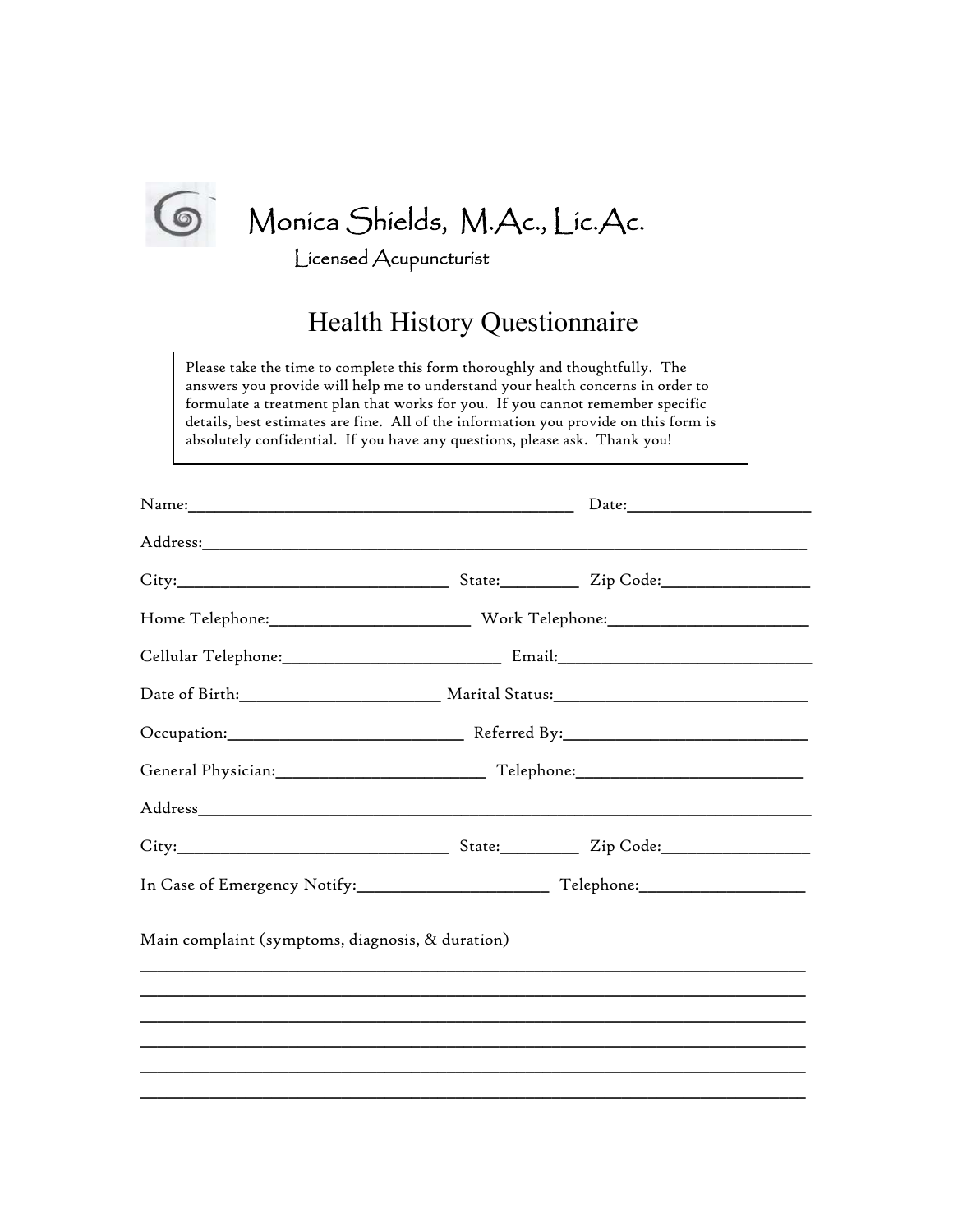Significant illness or trauma (physical or emotional)

Surgeries (please include date and type of procedure)

Allergies (drugs, chemicals, foods)

Medications (type & dosage)

Vitamins, herbs, homeopathic remedies, supplements (type & dosage)

\_\_\_\_\_\_\_\_\_\_\_\_\_\_\_\_\_\_\_\_\_\_\_\_\_\_\_\_\_\_\_\_\_\_\_\_\_\_\_\_\_\_\_\_\_\_\_\_\_\_\_\_\_\_\_\_\_\_\_\_\_\_\_\_\_\_\_\_\_\_\_\_\_\_\_\_ Occupational Stress (chemical, physical, psychological, etc.)

Do you exercise? If so, please note how many days per week, type of exercise, and length of work out.

\_\_\_\_\_\_\_\_\_\_\_\_\_\_\_\_\_\_\_\_\_\_\_\_\_\_\_\_\_\_\_\_\_\_\_\_\_\_\_\_\_\_\_\_\_\_\_\_\_\_\_\_\_\_\_\_\_\_\_\_\_\_\_\_\_\_\_\_\_\_\_\_\_\_\_\_

| Please describe your diet on a typical day:                     |                                                              |                     |  |
|-----------------------------------------------------------------|--------------------------------------------------------------|---------------------|--|
| Morning:                                                        | Afternoon:                                                   | Evening:            |  |
| How much alcohol do you drink each week?                        |                                                              | Caffeinated drinks? |  |
| Do you smoke?__________ If yes, how much do you smoke per day?_ |                                                              |                     |  |
|                                                                 | Do you use any medications/drugs for non-medicinal purposes? |                     |  |

**Family Medical History:** Please indicate whether any of the conditions listed below apply to your immediate family. Put an M (mother), F (father), S (sister), B (brother), GM (grandmother), GF (grandfather).

| Diabetes   | Seizures | Heart Disease | Stroke              |
|------------|----------|---------------|---------------------|
| Allergies_ | Cancer   | Asthma        | High Blood Pressure |
| Other      |          |               |                     |

Personal Medical History: Please indicate whether you are currently experiencing any of the symptoms or conditions listed below:

| Arthritis   | Liver/Gallbladder Disease | Stroke             | Heart Disease     |
|-------------|---------------------------|--------------------|-------------------|
| Ulcer       | Hypo/Hyperglycemia        | Kidney Disease     | Diabetes          |
| Cancer      | High Cholesterol          | Food Allergies     | Seizures          |
| Hepatitis   | High/Low Blood Pressure   | Diverticulitis/IBS | Raynaud's Disease |
| Infertility | Chronic Fatigue           | Thyroid Imbalance  | Lyme Disease      |
| Anemia      | Respiratory Allergies     | Alcoholism         | Impotence         |
| Asthma      | Gastritis/Pancreatitis    | Emphysema          |                   |
|             |                           |                    |                   |

Please check if you have experienced any of the symptoms or conditions listed below in the last year. Put a star next to any of the symptoms if you've experienced them in the past but do not any longer. General

| Spontaneous Sweating | Poor appetite           | Poor Sleep | Fatigue | Localized Weakness        |
|----------------------|-------------------------|------------|---------|---------------------------|
| Change in Appetite   | Night Sweats            | Dizziness  |         | Cravings Change in Energy |
| Bleed/Bruise Easily  | Strong thirst           | Fevers     | Chills  | Muscle Weakness           |
| Weight Loss/Gain     | Dental Problems Tremors |            |         |                           |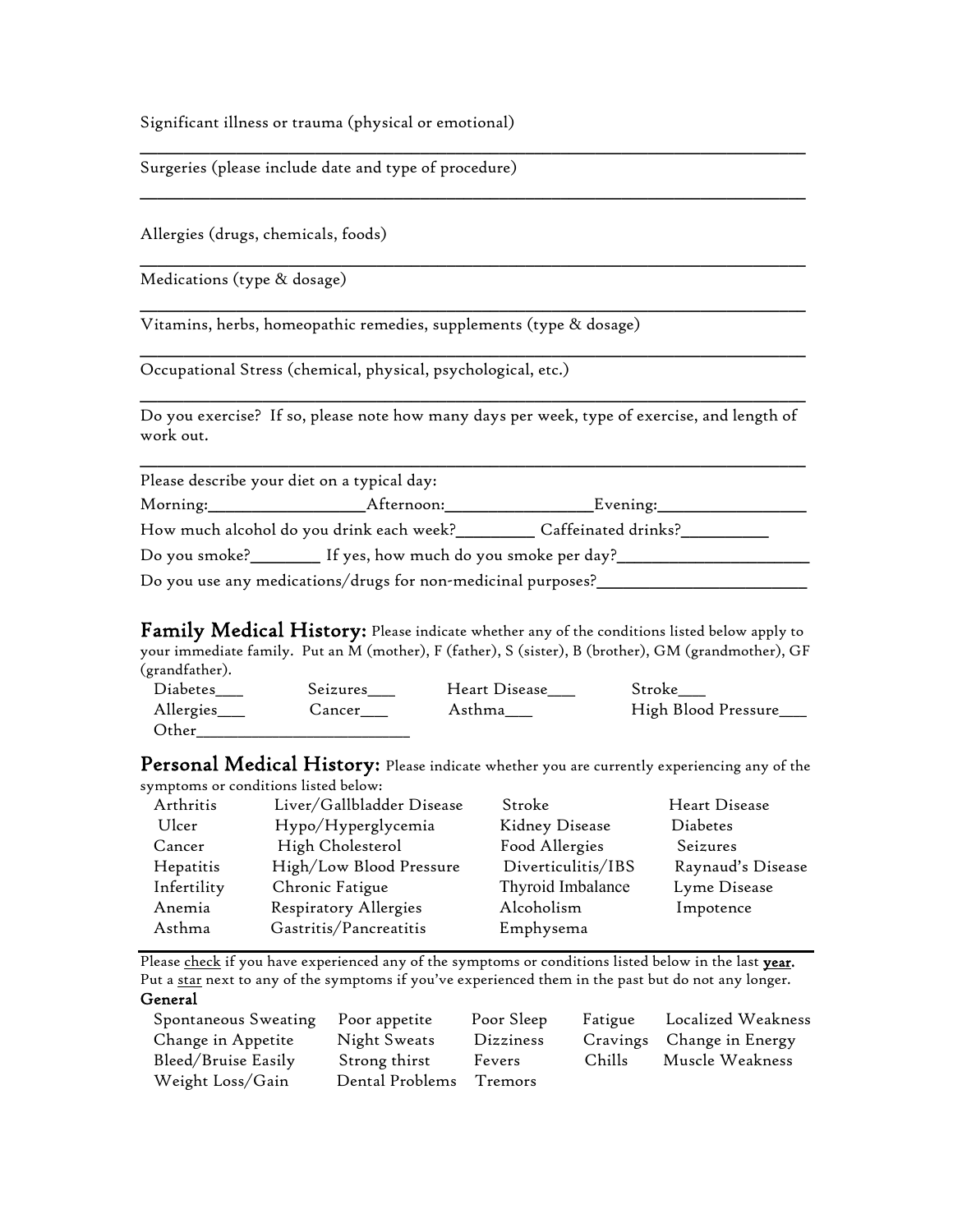| Skin & Hair                                                                                |                           |                           |                              |          |                                                               |
|--------------------------------------------------------------------------------------------|---------------------------|---------------------------|------------------------------|----------|---------------------------------------------------------------|
| Skin Discoloration                                                                         | Rashes                    | Dermatitis                | Ulcerations                  |          | Hives                                                         |
| Fungal Infection                                                                           | Itching                   | Eczema                    | Psoriasis                    |          | Recent Moles                                                  |
| Athlete's Foot                                                                             | Acne                      | Warts                     | Dandruff                     |          | Loss of Hair                                                  |
| Facial Flushing                                                                            | Dry Hair                  |                           | Weak or ridged nails         |          |                                                               |
|                                                                                            |                           |                           |                              |          |                                                               |
| Head, Eyes, Ears, Nose & Throat                                                            |                           |                           |                              |          |                                                               |
| Headaches                                                                                  | Migraines                 |                           | Dizziness                    |          | Eye Strain                                                    |
| Eye Pain                                                                                   | Spots in Front of Eyes    |                           | Change in Vision             |          | Poor Vision                                                   |
| Night Blindness                                                                            | <b>Blurred Vision</b>     |                           | Color Blindness              |          | Itchy, Red Eyes                                               |
| Ringing in Ears                                                                            | Earaches                  |                           | Loss of Hearing              |          | Sinus Problems                                                |
| Nose Bleeds                                                                                | Post-Nasal Drip           |                           | Recurrent sore throats/colds |          |                                                               |
| Grinding Teeth                                                                             | Dental Problems           |                           | Mouth/Lip Sores              |          |                                                               |
| Jaw Clicks/Locks                                                                           | <b>Bleeding Gums</b>      |                           |                              |          |                                                               |
| Cardiovascular                                                                             |                           |                           |                              |          |                                                               |
| Chest Tightness or Pain                                                                    |                           | <b>Heart Palpitations</b> |                              |          | Irregular Heart Beat                                          |
| Cold Hands/Feet                                                                            |                           | Swelling of Hands/Feet    |                              | Fainting |                                                               |
| Phlebitis                                                                                  | <b>Blood Clots</b>        |                           |                              |          | Shortness of Breath                                           |
| Spider/Varicose Veins                                                                      |                           | High Blood Pressure       |                              |          | Low Blood Pressure                                            |
| Spontaneous Sweating                                                                       |                           |                           |                              |          |                                                               |
| Respiratory                                                                                |                           |                           |                              |          |                                                               |
| Chronic Cough                                                                              | Coughing Blood            |                           | Asthma                       |          | Bronchitis                                                    |
|                                                                                            | Pneumonia                 |                           |                              |          |                                                               |
| Pain upon Inhalation                                                                       |                           |                           | Difficulty Inhaling/Exhaling |          |                                                               |
| Production of Phlegm (what color?____                                                      |                           |                           |                              |          |                                                               |
| Gastrointestinal                                                                           |                           |                           |                              |          |                                                               |
| Abdominal Pain                                                                             | Poor Appetite             |                           | Nausea                       |          | Vomiting                                                      |
| Diarrhea                                                                                   | Constipation              |                           | Gas                          |          | Bloating                                                      |
| Belching                                                                                   | <b>Blood</b> in Stools    |                           | Hemorrhoids                  |          | <b>Black Stools</b>                                           |
| Indigestion                                                                                | <b>Bad Breath</b>         |                           | Rectal Pain                  |          | Edema                                                         |
| Chronic Laxative Use                                                                       | Acid Reflux/GERD          |                           | Hernia                       |          | <b>IBS</b>                                                    |
| Crohn's Disease                                                                            | <b>Excessive Appetite</b> |                           | <b>Excessive Thirst</b>      |          | Ulcers                                                        |
| Genito-Urinary                                                                             |                           |                           |                              |          |                                                               |
| Pain with Urination                                                                        | Frequent Urination        |                           | Blood in Urine               |          | <b>Urgent Urination</b>                                       |
| Incontinence                                                                               | Scanty Flow               |                           | Copious Flow                 |          | Burning Urination                                             |
| Urinary Tract Infection                                                                    | Genital Sores             |                           | Kidney Stones                |          | Impotence                                                     |
| Nocturnal Emission                                                                         | Decreased Libido          |                           | Pain in Testicles            |          | Herpes                                                        |
| Infections                                                                                 | Dribbling After Urination |                           |                              |          | Prostatitis                                                   |
| Night Urination (How many times per night?____ What time?_____)                            |                           |                           |                              |          |                                                               |
|                                                                                            |                           |                           |                              |          |                                                               |
| Gynecological/Reproductive<br>Age of first menses______                                    |                           |                           |                              |          | Date of last menses__________ Date of last PAP/Pelvic________ |
| # of Pregnancies_______                                                                    |                           |                           |                              |          | # of Ectopic Pregnancies________ # of Live Births________     |
| # of Miscarriages________ # of Abortions__________ Do you practice birth control? ________ |                           |                           |                              |          |                                                               |
|                                                                                            |                           |                           |                              |          |                                                               |
|                                                                                            |                           |                           |                              |          |                                                               |
| Painful Intercourse Vulvadynia Dvarian Cysts                                               |                           |                           |                              |          | Endometriosis                                                 |
| Uterine Fibroids                                                                           |                           |                           |                              |          | Infertility                                                   |
| Irregular Menstruation PMS                                                                 |                           |                           | Painful Menstruation         |          | Fibrocystic Breasts                                           |
| Polycystic Ovarian Disease                                                                 |                           | Heavy Bleeding            |                              |          | Mid-cycle bleeding                                            |